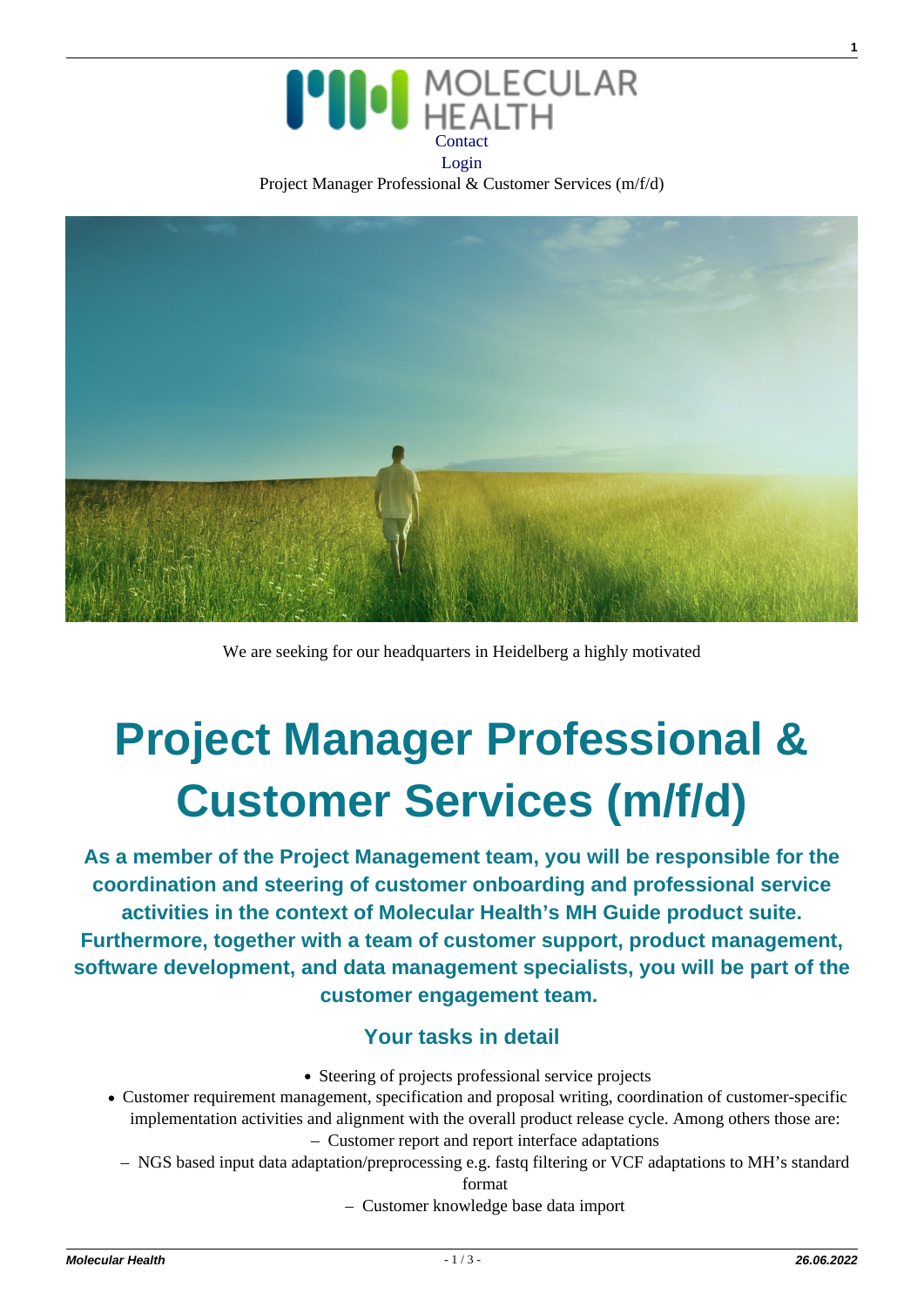• Supporting Sales and Scientific Field Support in proposal generation and in customer meetings

Participate in 2nd level support of our customers

## **Your skills and qualifications**

- University degree, ideally with a doctorate in biomedical sciences
- Expertise in next-generation sequencing methods and technology
	- Ideally bioinformatic and data analytical skills
	- Good knowledge and experience in project management
		- Organizational skills and flexibility
			- Teamwork
	- Independent and structured work and a quick learning
	- Strong communication, networking, and presentation skills
		- Excellent knowledge of English
- Versed in dealing with all MS Office products incl. Project planning tools such as MS Project

## **We offer**

- An innovative, exciting international company that values employees who can think outside of the box, who want to make a difference and strike out in a new direction
- A challenging, stimulating scientific and professional environment with a focus on innovation and on the continuous development of our company
	- A modern working environment in a new office building
	- A multicultural team and attractive company events, together with an open culture of trust
		- Excellent location in the center of Heidelberg
			- Home office opportunities
		- Opportunities for personal development in a global company
		- Competitive compensation and attractive benefits package, flexible working models

**We are looking forward to receiving your complete application (cover letter, CV and certificates), in English or German, including your salary expectations and earliest start date.**

**Please send it via email to Thorsten Vogt**

**[careers.de@molecularhealth.com](mailto:careers.de@molecularhealth.com)**

For further information on how your data will be processed in the context of an application, please follow the link: [www.molecularhealth.com/en/privacy/](https://www.molecularhealth.com/en/privacy/)